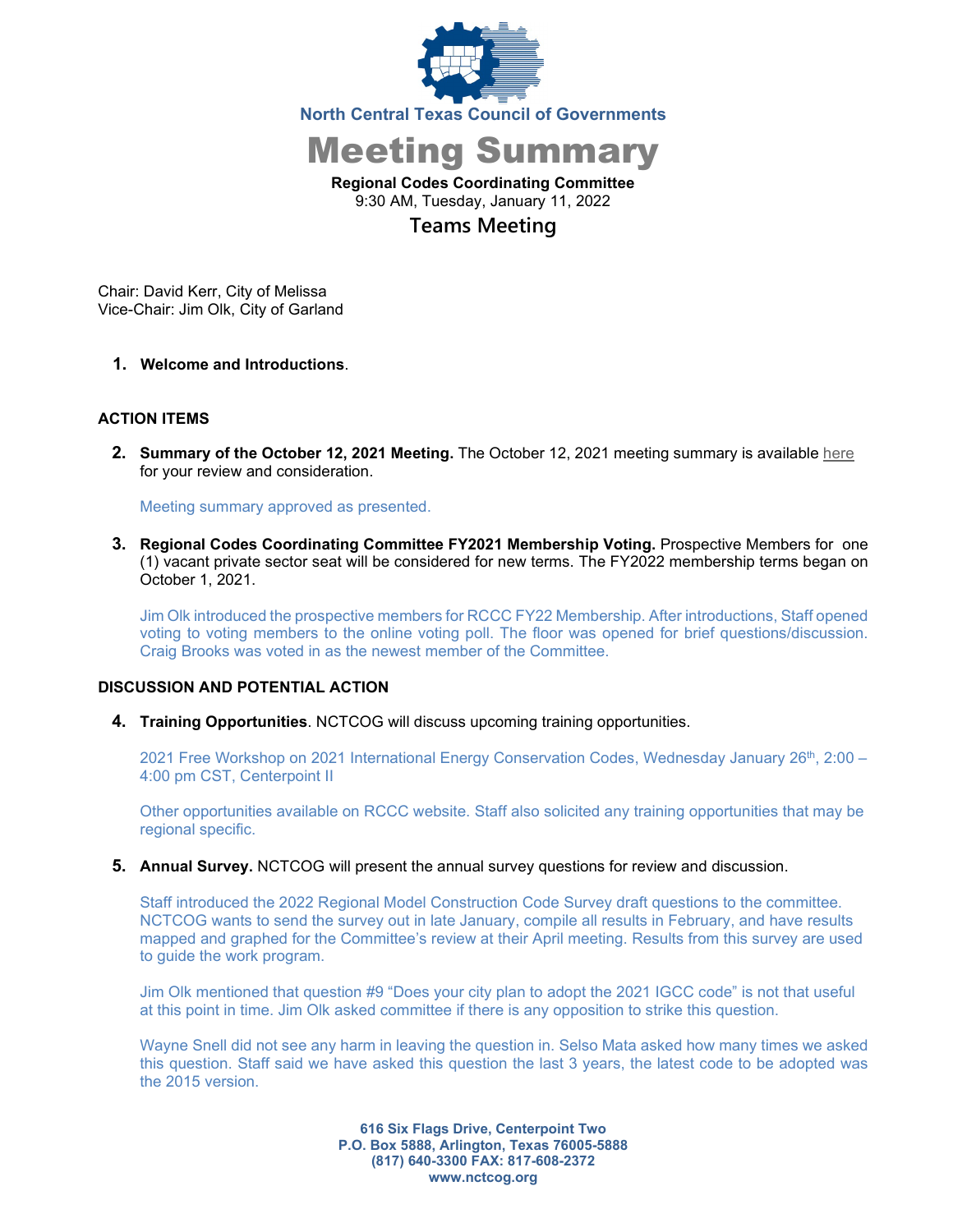

James Orenstein asked to repeat reasoning to strike question. Jim Olk clarified his point, we single out this code in specific and that doesn't make sense. He acknowledged Wayne's point that it does no harm to include. Selso Mata asked to just leave the question in.

The Committee determined to leave question 9 as is.

## **OTHER BUSINESS AND ROUNDTABLE DISCUSSION**

**6. Future Agenda Items.** The committee can request future agenda items.

No future agenda items were presented.

**7. Roundtable Topics/Other Business.** RCCC members and NCTCOG may share additional items of interest.

Congratulated Suzanne Arnold for transitioning to building official in McKinney.

Bahman Yazdani talked about the Texas Energy Summit conference at the State Capitol in person coming March 2-4th. Cyrus Reed mentioned there is usually a reduced cost for government employees.

Selso Mata congratulated Jim Olk on his upcoming retirement at the end of January.

**8. Schedule for the Next RCCC Meeting.** The next meeting date is scheduled for Tuesday, April 12, 2022 at 9:30 A.M.

Staff asked members to think about what format they would like for the April meeting (in-person or virtual).

**9. Adjournment.** 

If you have any questions regarding the meeting or agenda items, please contact Carolyn Horner by phone at (817) 695-9217, or by email at [chorner@nctcog.org.](mailto:chorner@nctcog.org) If you plan to attend this public meeting and you have a disability that requires special arrangements at the meeting, please contact Barbara Bradford by phone at (817) 695-9231 or by email at bbradford@nctcog.org, 72 hours in advance of the meeting. Reasonable accommodations will be made to assist your needs.

> **616 Six Flags Drive, Centerpoint Two P.O. Box 5888, Arlington, Texas 76005-5888 (817) 640-3300 FAX: 817-608-2372 www.nctcog.org**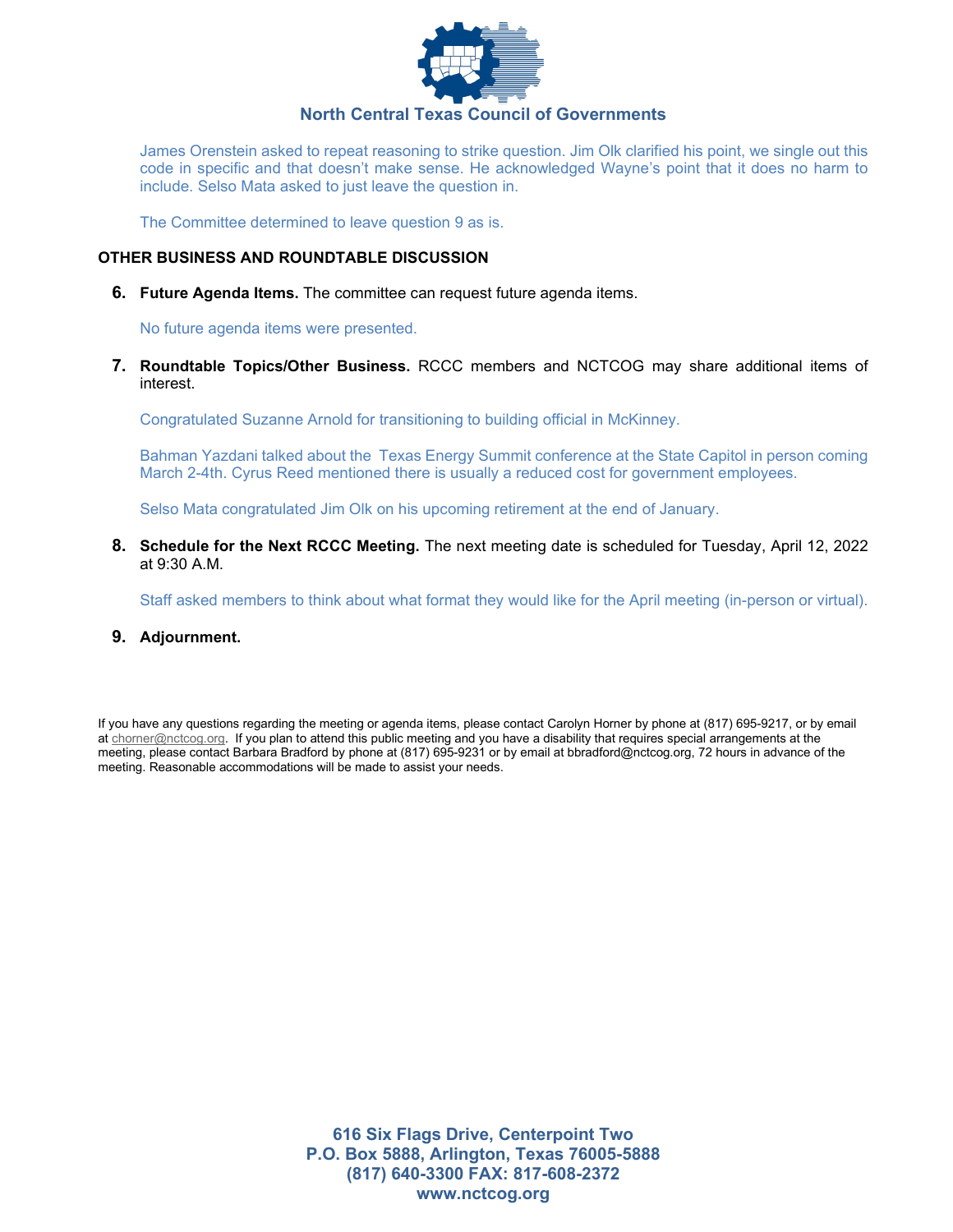| <b>Attendee</b>        | Organization                       | 1/11/22              |
|------------------------|------------------------------------|----------------------|
| Arnold, Suzanne        | City of McKinney                   | х                    |
| Bass, Joe              | Hillwood                           | Χ                    |
| Baxley, Jack           | <b>TEXO</b>                        |                      |
| Booker, Jeremy         | City of Lewisville                 | George Babineax      |
| Climer, Phillip        | City of Frisco                     | X.                   |
| Coker, Paul            | <b>City of Mansfield</b>           |                      |
| Folsom, Stan           | Systemhause                        | Χ                    |
| Freeman, Dwight        | Dallas Fire-Rescue                 | X                    |
| Gray, Allison          | City of Fort Worth                 | X                    |
| Hainley, Joelle        | Town of Flower Mound               | X                    |
| Joiner, Cleve          | City of Corinth                    | X                    |
| Kerr, David            | City of Melissa                    |                      |
| King, Brett            | City of Carrollton                 | X                    |
| Lehde, David           | <b>Dallas Builders Association</b> | X                    |
| Lepinski, Dan          | Dan Lepinski, P.E.                 | Χ                    |
| Mata, Selso            | City of Plano                      | Χ                    |
| McGriff, Gregg         | <b>Altura Homes</b>                | x                    |
| Morgan, Bob            | City of Fort Worth                 | X                    |
| Olk, Jim               | City of Garland                    | Χ                    |
| Pendley, David         | City of North Richland Hills       | <b>Rudy Martinez</b> |
| Rachel, Bruce          | Hensley Lamkin Rachel, Inc.        | x                    |
| Ripley, Rick           | City of Arlington                  | Χ                    |
| Rodriguez, James       | <b>Fox Energy Specialists</b>      | x                    |
| Session, Little David  | City of Dallas                     |                      |
| Snell, Wayne           | City of Irving                     | x                    |
| Widmer, Jeffrey        | City of Rockwall                   |                      |
| Yazdani, Bahman        | <b>Texas A&amp;M ESL</b>           | X                    |
|                        |                                    |                      |
| Doug Key               | City of Sunnyvale                  |                      |
| <b>Jeff Ballew</b>     | City of Edgecliff Village          |                      |
| Chris Urbanus          | <b>Burgess Construction</b>        |                      |
| <b>Scott Lang</b>      | Honeywell                          |                      |
| Gail Lux               | City of Cedar Hill                 |                      |
| Nicole Zimmerman       | Hilti                              |                      |
| Cyrus Reed             | Sierra Club                        |                      |
| <b>Craig Brooks</b>    | <b>Burgess Construction</b>        |                      |
| Chris Valtierra        | City of Waco                       |                      |
| <b>Emily Loiselle</b>  | City of Denton                     |                      |
| <b>Brine Beresford</b> | <b>US Ecologic</b>                 |                      |